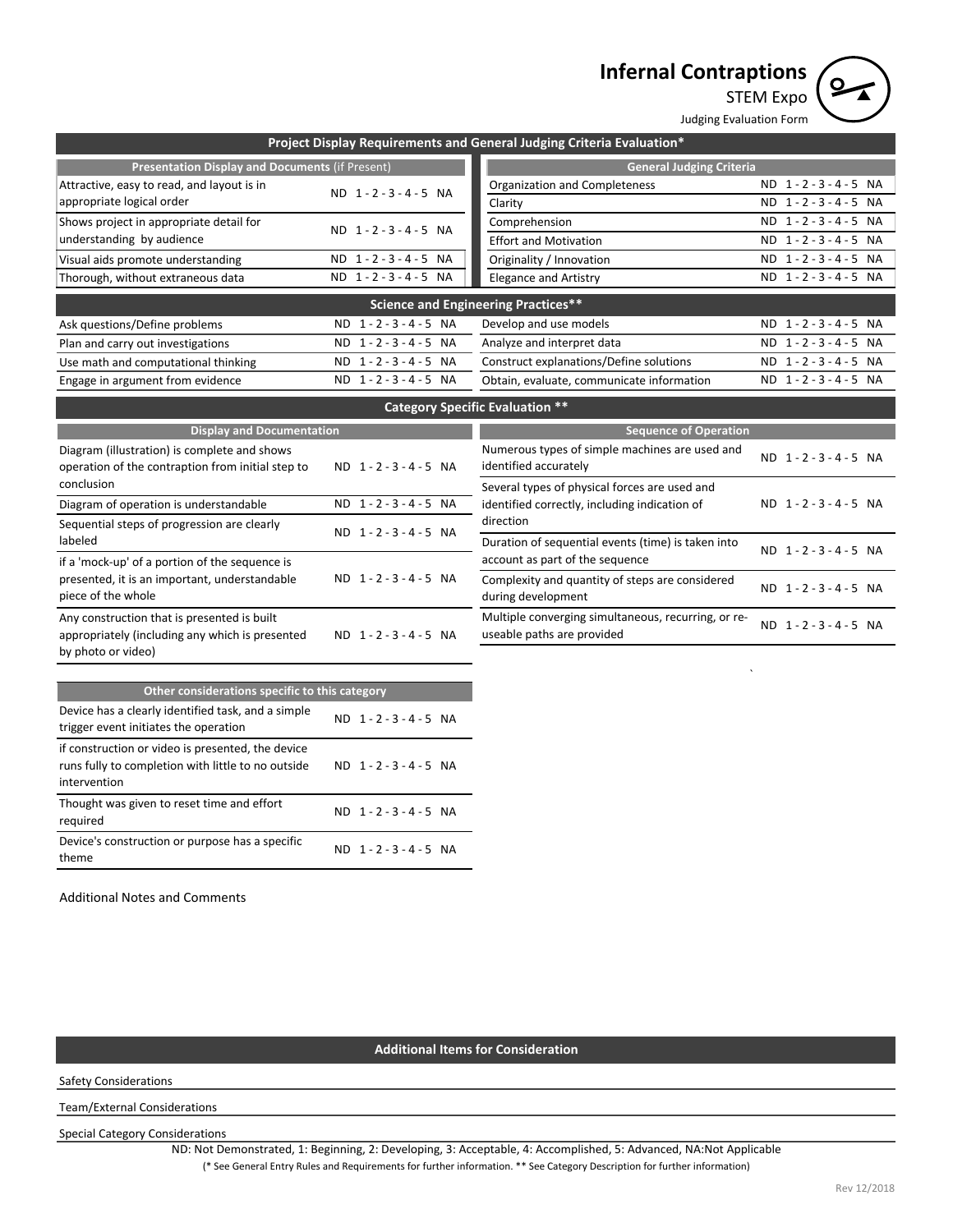# **Intelligence and Behavior**



Judging Evaluation Form

|                                                                                                |                                     | Project Display Requirements and General Judging Criteria Evaluation*                                           |                 |  |
|------------------------------------------------------------------------------------------------|-------------------------------------|-----------------------------------------------------------------------------------------------------------------|-----------------|--|
| <b>Presentation Display and Documents (if Present)</b>                                         |                                     | <b>General Judging Criteria</b>                                                                                 |                 |  |
| Attractive, easy to read, and layout is in                                                     | ND 1-2-3-4-5 NA                     | Organization and Completeness                                                                                   | ND 1-2-3-4-5 NA |  |
| appropriate logical order                                                                      |                                     | Clarity                                                                                                         | ND 1-2-3-4-5 NA |  |
| Shows project in appropriate detail for                                                        | ND 1-2-3-4-5 NA                     | Comprehension                                                                                                   | ND 1-2-3-4-5 NA |  |
| understanding by audience                                                                      |                                     | <b>Effort and Motivation</b>                                                                                    | ND 1-2-3-4-5 NA |  |
| Visual aids promote understanding                                                              | ND 1-2-3-4-5 NA                     | Originality / Innovation                                                                                        | ND 1-2-3-4-5 NA |  |
| Thorough, without extraneous data                                                              | ND 1-2-3-4-5 NA                     | <b>Elegance and Artistry</b>                                                                                    | ND 1-2-3-4-5 NA |  |
|                                                                                                |                                     | <b>Science and Engineering Practices**</b>                                                                      |                 |  |
| Ask questions/Define problems                                                                  | ND 1-2-3-4-5 NA                     | Develop and use models                                                                                          | ND 1-2-3-4-5 NA |  |
| Plan and carry out investigations                                                              | ND 1-2-3-4-5 NA                     | Analyze and interpret data                                                                                      | ND 1-2-3-4-5 NA |  |
| Use math and computational thinking                                                            | $1 - 2 - 3 - 4 - 5$ NA<br><b>ND</b> | Construct explanations/Define solutions                                                                         | ND 1-2-3-4-5 NA |  |
| Engage in argument from evidence                                                               | ND 1-2-3-4-5 NA                     | Obtain, evaluate, communicate information                                                                       | ND 1-2-3-4-5 NA |  |
|                                                                                                |                                     | <b>Category Specific Evaluation **</b>                                                                          |                 |  |
| <b>Display and Documentation</b>                                                               |                                     | <b>General Process</b>                                                                                          |                 |  |
|                                                                                                |                                     | The purpose or problem is clearly defined                                                                       | ND 1-2-3-4-5 NA |  |
| Describes how/why the inquiry was formed and<br>explains the development of the hypothesis     | ND 1-2-3-4-5 NA                     | Hypothesis shows a relationship between<br>independent and dependent variables                                  | ND 1-2-3-4-5 NA |  |
| The investigation procedure is clearly explained                                               | ND 1-2-3-4-5 NA                     | Investigation description shows what<br>observations will be made, what data will be                            | ND 1-2-3-4-5 NA |  |
| Materials are listed with units of measure<br>(consistently), graphs, data tables, etc are     | ND 1-2-3-4-5 NA                     | collected, defines the number of trials, lists<br>variables and control items                                   |                 |  |
| labeled correctly, data is summarized                                                          |                                     | Procedure is sequential, replicable, provides                                                                   |                 |  |
| Results/Summary of data is clearly stated and<br>addresses all variables                       | $ND$ 1 - 2 - 3 - 4 - 5 $NA$         | controls and variables, and was repeated for<br>validity                                                        | ND 1-2-3-4-5 NA |  |
| Other considerations specific to this category                                                 |                                     | Qualitative (observation) and quantitative (data)<br>information is used and recorded                           | ND 1-2-3-4-5 NA |  |
| Original or innovative aspect present and                                                      |                                     | Documentation and record of experiment has                                                                      |                 |  |
| described. Previous work credited.                                                             | ND 1-2-3-4-5 NA                     | appropriate use of terms, measurement, analysis,                                                                |                 |  |
| Understanding of how the inquiry relates to                                                    |                                     | and reflections                                                                                                 |                 |  |
| broader scientific principles and real-world<br>application                                    | ND 1-2-3-4-5 NA                     | Conclusion relates to the initial statements and<br>incorporates results showing that the data                  |                 |  |
| Offers advancement in the understanding of the<br>world around us and/or scientific principles | ND 1-2-3-4-5 NA                     | supports (or doesn't support) the hypotheses. It<br>lists possible sources of error and unresolved<br>questions | ND 1-2-3-4-5 NA |  |
| Log Book/Journal is complete and thorough                                                      | ND 1-2-3-4-5 NA                     |                                                                                                                 |                 |  |
| Appropriate and complete research was<br>conducted                                             | ND 1-2-3-4-5 NA                     |                                                                                                                 |                 |  |

Additional Notes and Comments

# **Additional Items for Consideration**

Safety Considerations

Team/External Considerations

Special Category Considerations

(\* See General Entry Rules and Requirements for further information. \*\* See Category Description for further information) ND: Not Demonstrated, 1: Beginning, 2: Developing, 3: Acceptable, 4: Accomplished, 5: Advanced, NA:Not Applicable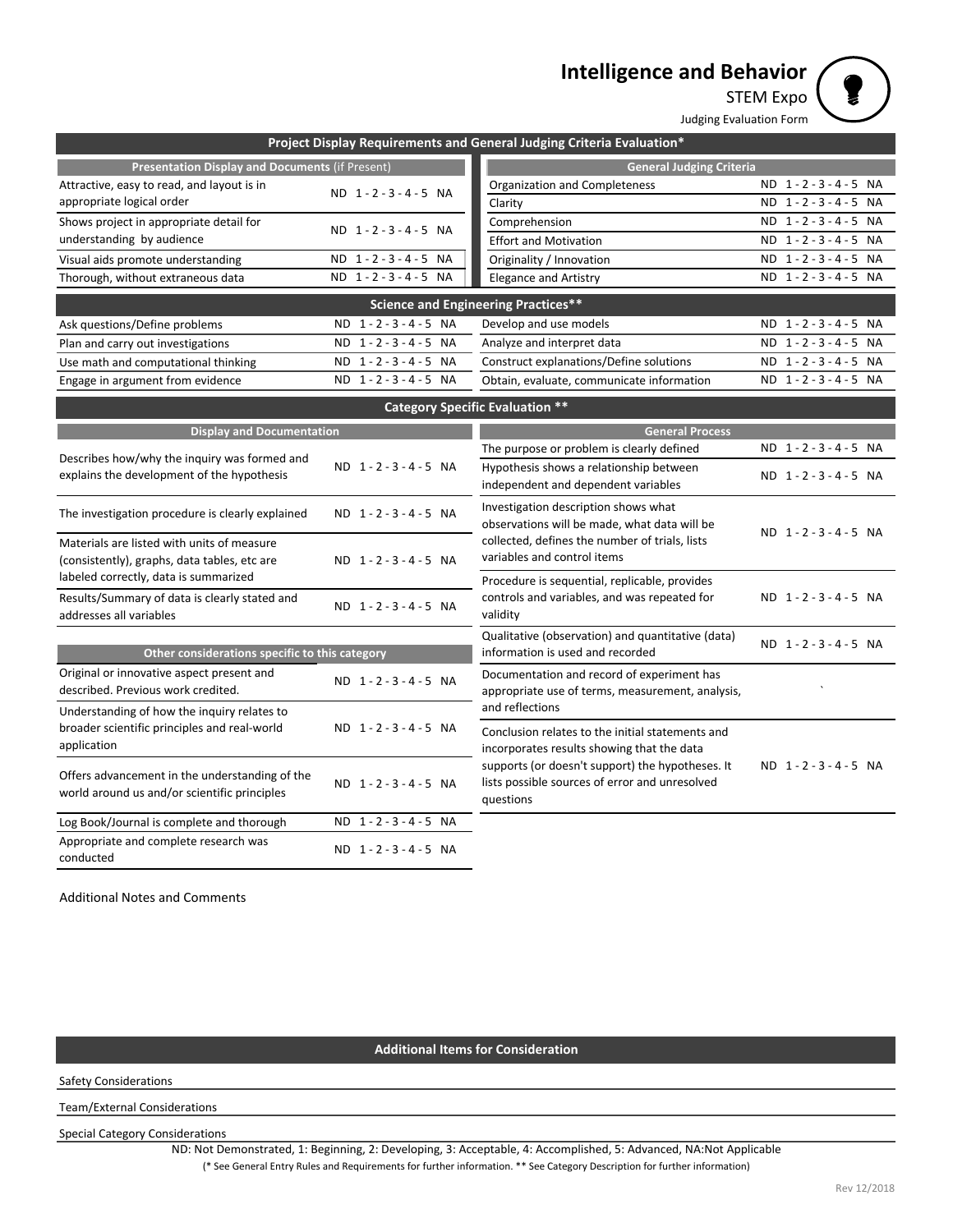**The Living World**



|                                                                                             |                                     | Project Display Requirements and General Judging Criteria Evaluation*                          |                 |
|---------------------------------------------------------------------------------------------|-------------------------------------|------------------------------------------------------------------------------------------------|-----------------|
| <b>Presentation Display and Documents (if Present)</b>                                      |                                     | <b>General Judging Criteria</b>                                                                |                 |
| Attractive, easy to read, and layout is in                                                  | ND 1-2-3-4-5 NA                     | Organization and Completeness                                                                  | ND 1-2-3-4-5 NA |
| appropriate logical order                                                                   |                                     | Clarity                                                                                        | ND 1-2-3-4-5 NA |
| Shows project in appropriate detail for                                                     | ND 1-2-3-4-5 NA                     | Comprehension                                                                                  | ND 1-2-3-4-5 NA |
| understanding by audience                                                                   |                                     | <b>Effort and Motivation</b>                                                                   | ND 1-2-3-4-5 NA |
| Visual aids promote understanding                                                           | ND 1-2-3-4-5 NA                     | Originality / Innovation                                                                       | ND 1-2-3-4-5 NA |
| Thorough, without extraneous data                                                           | ND 1-2-3-4-5 NA                     | <b>Elegance and Artistry</b>                                                                   | ND 1-2-3-4-5 NA |
|                                                                                             |                                     | <b>Science and Engineering Practices**</b>                                                     |                 |
| Ask questions/Define problems                                                               | ND 1-2-3-4-5 NA                     | Develop and use models                                                                         | ND 1-2-3-4-5 NA |
| Plan and carry out investigations                                                           | ND 1-2-3-4-5 NA                     | Analyze and interpret data                                                                     | ND 1-2-3-4-5 NA |
| Use math and computational thinking                                                         | $1 - 2 - 3 - 4 - 5$ NA<br><b>ND</b> | Construct explanations/Define solutions                                                        | ND 1-2-3-4-5 NA |
| Engage in argument from evidence                                                            | ND 1-2-3-4-5 NA                     | Obtain, evaluate, communicate information                                                      | ND 1-2-3-4-5 NA |
|                                                                                             |                                     | <b>Category Specific Evaluation **</b>                                                         |                 |
| <b>Display and Documentation</b>                                                            |                                     | <b>General Process</b>                                                                         |                 |
|                                                                                             |                                     | The purpose or problem is clearly defined                                                      | ND 1-2-3-4-5 NA |
| Describes how/why the inquiry was formed and                                                | ND 1-2-3-4-5 NA                     | Hypothesis shows a relationship between                                                        |                 |
| explains the development of the hypothesis                                                  |                                     | ND 1-2-3-4-5 NA<br>independent and dependent variables<br>Investigation description shows what |                 |
| The investigation procedure is clearly explained                                            | ND 1-2-3-4-5 NA                     |                                                                                                |                 |
|                                                                                             |                                     | observations will be made, what data will be                                                   | ND 1-2-3-4-5 NA |
| Materials are listed with units of measure                                                  |                                     | collected, defines the number of trials, lists                                                 |                 |
| (consistently), graphs, data tables, etc are                                                | ND 1-2-3-4-5 NA                     | variables and control items                                                                    |                 |
| labeled correctly, data is summarized                                                       |                                     | Procedure is sequential, replicable, provides                                                  |                 |
| Results/Summary of data is clearly stated and                                               | ND 1-2-3-4-5 NA                     | controls and variables, and was repeated for                                                   | ND 1-2-3-4-5 NA |
| addresses all variables                                                                     |                                     | validity                                                                                       |                 |
|                                                                                             |                                     | Qualitative (observation) and quantitative (data)                                              | ND 1-2-3-4-5 NA |
| Other considerations specific to this category                                              |                                     | information is used and recorded                                                               |                 |
| Original or innovative aspect present and<br>described. Previous work credited.             | ND 1-2-3-4-5 NA                     | Documentation and record of experiment has                                                     |                 |
|                                                                                             |                                     | appropriate use of terms, measurement, analysis,<br>and reflections                            |                 |
| Understanding of how the inquiry relates to<br>broader scientific principles and real-world | ND 1-2-3-4-5 NA                     |                                                                                                |                 |
| application                                                                                 |                                     | Conclusion relates to the initial statements and                                               |                 |
|                                                                                             |                                     | incorporates results showing that the data<br>supports (or doesn't support) the hypotheses. It | ND 1-2-3-4-5 NA |
| Offers advancement in the understanding of the                                              | ND 1-2-3-4-5 NA                     | lists possible sources of error and unresolved                                                 |                 |
| world around us and/or scientific principles                                                |                                     | questions                                                                                      |                 |
| Log Book/Journal is complete and thorough                                                   | ND 1-2-3-4-5 NA                     |                                                                                                |                 |
| Appropriate and complete research was                                                       |                                     |                                                                                                |                 |
| conducted                                                                                   | ND 1-2-3-4-5 NA                     |                                                                                                |                 |
|                                                                                             |                                     |                                                                                                |                 |
| <b>Additional Notes and Comments</b>                                                        |                                     |                                                                                                |                 |

### **Additional Items for Consideration**

Safety Considerations

Team/External Considerations

Special Category Considerations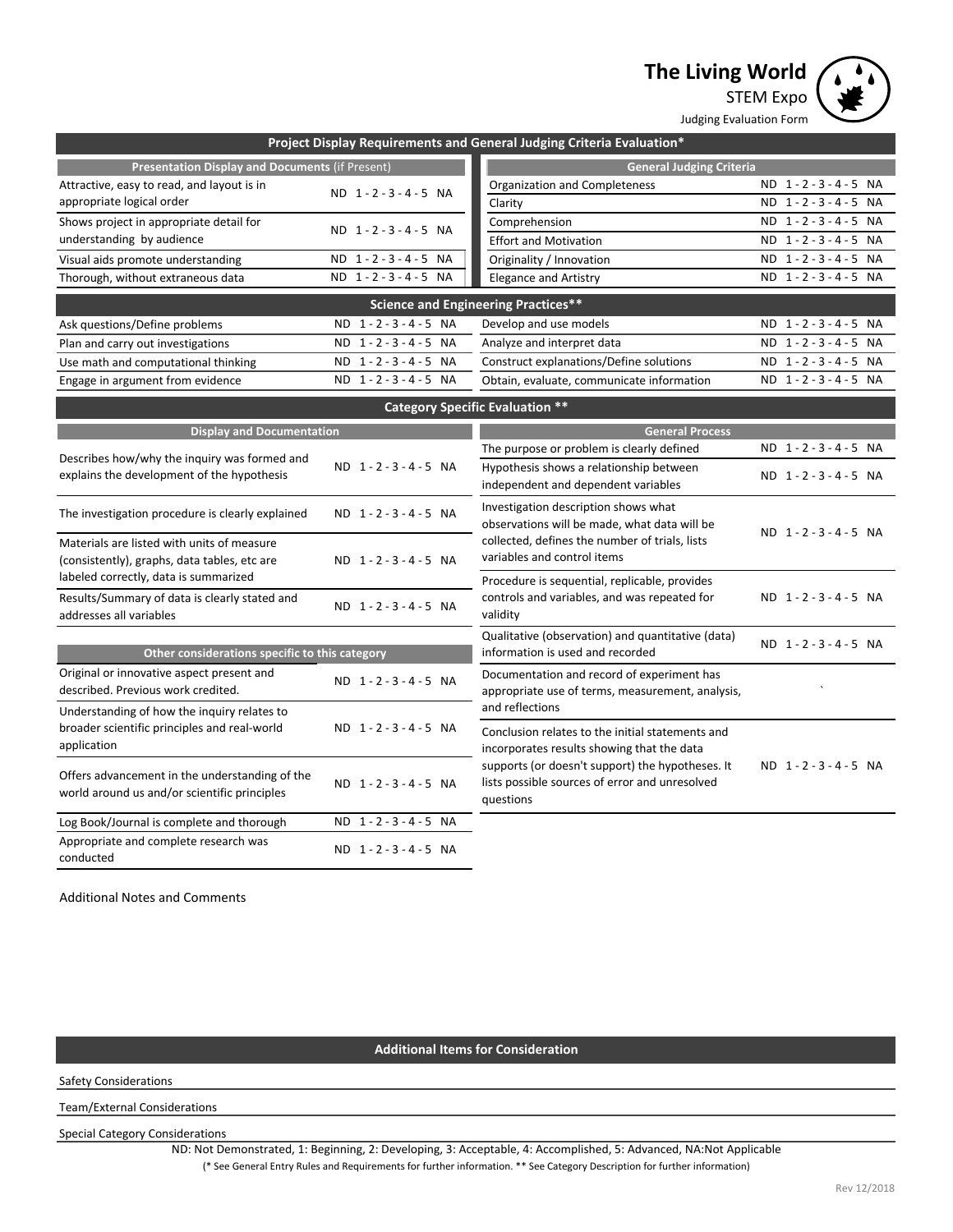**Science Fiction**



| Project Display Requirements and General Judging Criteria Evaluation*                    |                 |                                                    |                    |  |
|------------------------------------------------------------------------------------------|-----------------|----------------------------------------------------|--------------------|--|
| <b>Presentation Display and Documents (if Present)</b>                                   |                 | <b>General Judging Criteria</b>                    |                    |  |
| Attractive, easy to read, and layout is in                                               |                 | Organization and Completeness                      | ND 1-2-3-4-5 NA    |  |
| appropriate logical order                                                                | ND 1-2-3-4-5 NA | Clarity                                            | ND 1-2-3-4-5 NA    |  |
| Shows project in appropriate detail for                                                  | ND 1-2-3-4-5 NA | Comprehension                                      | ND 1-2-3-4-5 NA    |  |
| understanding by audience                                                                |                 | <b>Effort and Motivation</b>                       | ND 1-2-3-4-5 NA    |  |
| Visual aids promote understanding                                                        | ND 1-2-3-4-5 NA | Originality / Innovation                           | ND 1-2-3-4-5 NA    |  |
| Thorough, without extraneous data                                                        | ND 1-2-3-4-5 NA | <b>Elegance and Artistry</b>                       | ND 1-2-3-4-5 NA    |  |
|                                                                                          |                 | <b>Science and Engineering Practices**</b>         |                    |  |
| Ask questions/Define problems                                                            | ND 1-2-3-4-5 NA | Develop and use models                             | ND 1-2-3-4-5 NA    |  |
| Plan and carry out investigations                                                        | ND 1-2-3-4-5 NA | Analyze and interpret data                         | ND 1-2-3-4-5 NA    |  |
| Use math and computational thinking                                                      | ND 1-2-3-4-5 NA | Construct explanations/Define solutions            | ND 1-2-3-4-5 NA    |  |
| Engage in argument from evidence                                                         | ND 1-2-3-4-5 NA | Obtain, evaluate, communicate information          | ND 1-2-3-4-5 NA    |  |
|                                                                                          |                 | <b>Category Specific Evaluation **</b>             |                    |  |
| <b>Project Production</b>                                                                |                 | Other considerations specific to this category     |                    |  |
| Writing and/or production standards for the                                              |                 | Structure of entry is well designed for the        |                    |  |
| selected media are well done and are                                                     | ND 1-2-3-4-5 NA | intended storyline or concept (may include         | ND 1-2-3-4-5 NA    |  |
| approprate for the project                                                               |                 | unusual formatting or unique sequencing)           |                    |  |
| Dialogue (if used) is used well and flows                                                | ND 1-2-3-4-5 NA | Combinations of entry formats (illustrations with  |                    |  |
| appropriately                                                                            |                 | storylines, storyboards with plays, etc.) are well | ND 1-2-3-4-5 NA    |  |
| Use of details (descriptions, adjectives, etc.) is                                       | ND 1-2-3-4-5 NA | done and appropriate                               |                    |  |
| well done and appropriate                                                                |                 | "Willful suspension of disbelief" effort is almost | ND 1-2-3-4-5 NA    |  |
| Illustrations, images, or other media (if used) are                                      | ND 1-2-3-4-5 NA | negligible                                         |                    |  |
| appropriate and add to the story.                                                        |                 | Stories, visions, and/or characters keep the       | ND 1-2-3-4-5 NA    |  |
|                                                                                          |                 | reader's attention and interest                    |                    |  |
| <b>Scientific Concepts</b>                                                               |                 | Knowledge and understanding of the topic is        | ND 1-2-3-4-5 NA    |  |
| Use of an alternative scientific idea or concept,                                        |                 | conveyed.                                          | $\bar{\mathbf{v}}$ |  |
| which is not currently proven, is important to                                           | ND 1-2-3-4-5 NA |                                                    |                    |  |
| the piece                                                                                |                 |                                                    |                    |  |
| Alternative thought process or physical rules are                                        |                 |                                                    |                    |  |
| clearly expressed (but not necessarily described<br>in detail).                          | ND 1-2-3-4-5 NA |                                                    |                    |  |
| Alternative rules are consistent throughout the                                          |                 |                                                    |                    |  |
| story                                                                                    | ND 1-2-3-4-5 NA |                                                    |                    |  |
|                                                                                          |                 |                                                    |                    |  |
| Alternative rules or thought processes are<br>derived from existing physical laws and/or | ND 1-2-3-4-5 NA |                                                    |                    |  |
| current scientific principles                                                            |                 |                                                    |                    |  |

Additional Notes and Comments

### **Additional Items for Consideration**

Safety Considerations

Team/External Considerations

Special Category Considerations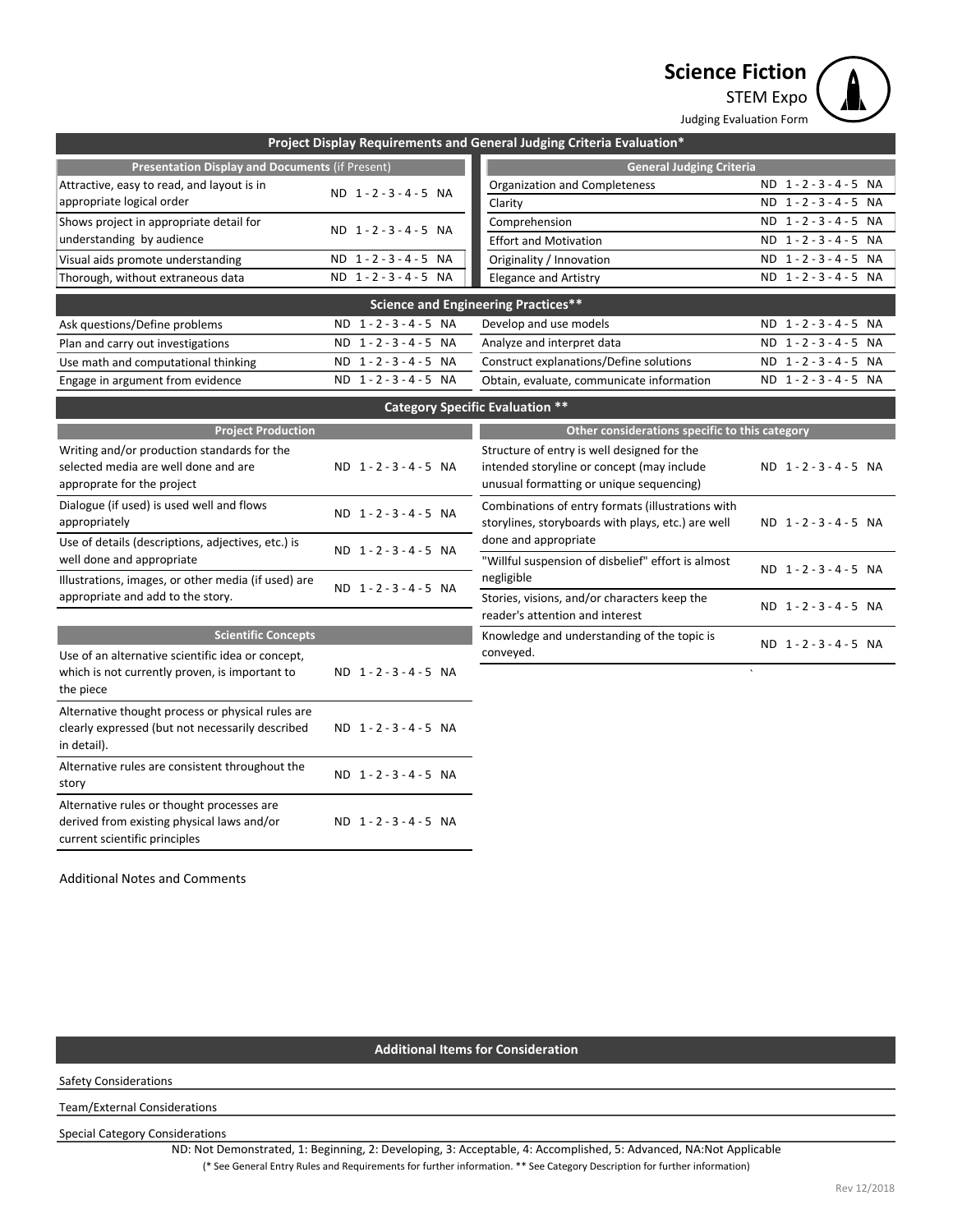# **Reverse Engineering and Invention**



Judging Evaluation Form

| Project Display Requirements and General Judging Criteria Evaluation*                                                                     |                               |                                                                                                                                  |                 |  |
|-------------------------------------------------------------------------------------------------------------------------------------------|-------------------------------|----------------------------------------------------------------------------------------------------------------------------------|-----------------|--|
| <b>Presentation Display and Documents (if Present)</b>                                                                                    |                               | <b>General Judging Criteria</b>                                                                                                  |                 |  |
| Attractive, easy to read, and layout is in                                                                                                | ND 1-2-3-4-5 NA               | Organization and Completeness                                                                                                    | ND 1-2-3-4-5 NA |  |
| appropriate logical order                                                                                                                 |                               | Clarity                                                                                                                          | ND 1-2-3-4-5 NA |  |
| Shows project in appropriate detail for                                                                                                   | ND 1-2-3-4-5 NA               | Comprehension                                                                                                                    | ND 1-2-3-4-5 NA |  |
| understanding by audience                                                                                                                 |                               | <b>Effort and Motivation</b>                                                                                                     | ND 1-2-3-4-5 NA |  |
| Visual aids promote understanding                                                                                                         | $1 - 2 - 3 - 4 - 5$ NA<br>ND. | Originality / Innovation                                                                                                         | ND 1-2-3-4-5 NA |  |
| Thorough, without extraneous data                                                                                                         | ND 1-2-3-4-5 NA               | <b>Elegance and Artistry</b>                                                                                                     | ND 1-2-3-4-5 NA |  |
|                                                                                                                                           |                               | <b>Science and Engineering Practices**</b>                                                                                       |                 |  |
| Ask questions/Define problems                                                                                                             | ND 1-2-3-4-5 NA               | Develop and use models                                                                                                           | ND 1-2-3-4-5 NA |  |
| Plan and carry out investigations                                                                                                         | ND 1-2-3-4-5 NA               | Analyze and interpret data                                                                                                       | ND 1-2-3-4-5 NA |  |
| Use math and computational thinking                                                                                                       | ND 1-2-3-4-5 NA               | Construct explanations/Define solutions                                                                                          | ND 1-2-3-4-5 NA |  |
| Engage in argument from evidence                                                                                                          | ND 1-2-3-4-5 NA               | Obtain, evaluate, communicate information                                                                                        | ND 1-2-3-4-5 NA |  |
|                                                                                                                                           |                               | <b>Category Specific Evaluation **</b>                                                                                           |                 |  |
| $\bigcap$ Invention                                                                                                                       |                               | <b>Display and Documentation</b>                                                                                                 |                 |  |
| Project Type:<br>$\bigcap$ Reverse Engineering                                                                                            |                               | There is a clear definition of the problem the                                                                                   |                 |  |
| <b>Considerations specific to Invention</b>                                                                                               |                               | device or product was created to solve.                                                                                          | ND 1-2-3-4-5 NA |  |
| Invention addresses a real-world problem or<br>need                                                                                       | ND 1-2-3-4-5 NA               | The target audience (expected users) for the<br>device are identified and have a need.                                           | ND 1-2-3-4-5 NA |  |
| Further steps beyond creation of invention have<br>been initiated or taken (e.g. patents, market<br>research, public presentations, etc.) | ND 1-2-3-4-5 NA               | Components (materials/sub-components) of the<br>device are correctly identified, and their functions<br>are described accurately | ND 1-2-3-4-5 NA |  |
| Prototype or 'mock-up' is relevant and complete<br>enough to show the important aspects of the<br>invention                               | ND 1-2-3-4-5 NA               | Images or illustrations of components and how<br>they fit together (if present) are explanatory and<br>appropriate               | ND 1-2-3-4-5 NA |  |
| Prototype is well designed and constructed                                                                                                | ND 1-2-3-4-5 NA               | The construction (and/or deconstruction)<br>sequence is described, complete, accurate, and                                       | ND 1-2-3-4-5 NA |  |
| <b>Considerations specific to Reverse Engineering</b>                                                                                     |                               | includes tools required/used.                                                                                                    |                 |  |
| Disassembly of this product will help the                                                                                                 |                               | Research on similar products is presented                                                                                        | ND 1-2-3-4-5 NA |  |
| audience understand an unfamiliar operational<br>concept.                                                                                 | ND 1-2-3-4-5 NA               | Marketing material (if presented) appropriately<br>helps explain the operation or purpose of the                                 | ND 1-2-3-4-5 NA |  |
| How the original unit operates based on the<br>disassembled components works is described<br>completely and accurately                    | ND 1-2-3-4-5 NA               | device                                                                                                                           |                 |  |
| Product selected has appropriate complexity to<br>allow understanding without being overly simple                                         | ND 1-2-3-4-5 NA               |                                                                                                                                  |                 |  |
| Cause and Effect between and within sub-<br>assemblies is correctly identified                                                            | ND 1-2-3-4-5 NA               |                                                                                                                                  |                 |  |
| Evaluated methods and concepts to improve the<br>disassembled product                                                                     | ND 1-2-3-4-5 NA               |                                                                                                                                  |                 |  |

Additional Notes and Comments

#### **Additional Items for Consideration**

Safety Considerations

Team/External Considerations

Special Category Considerations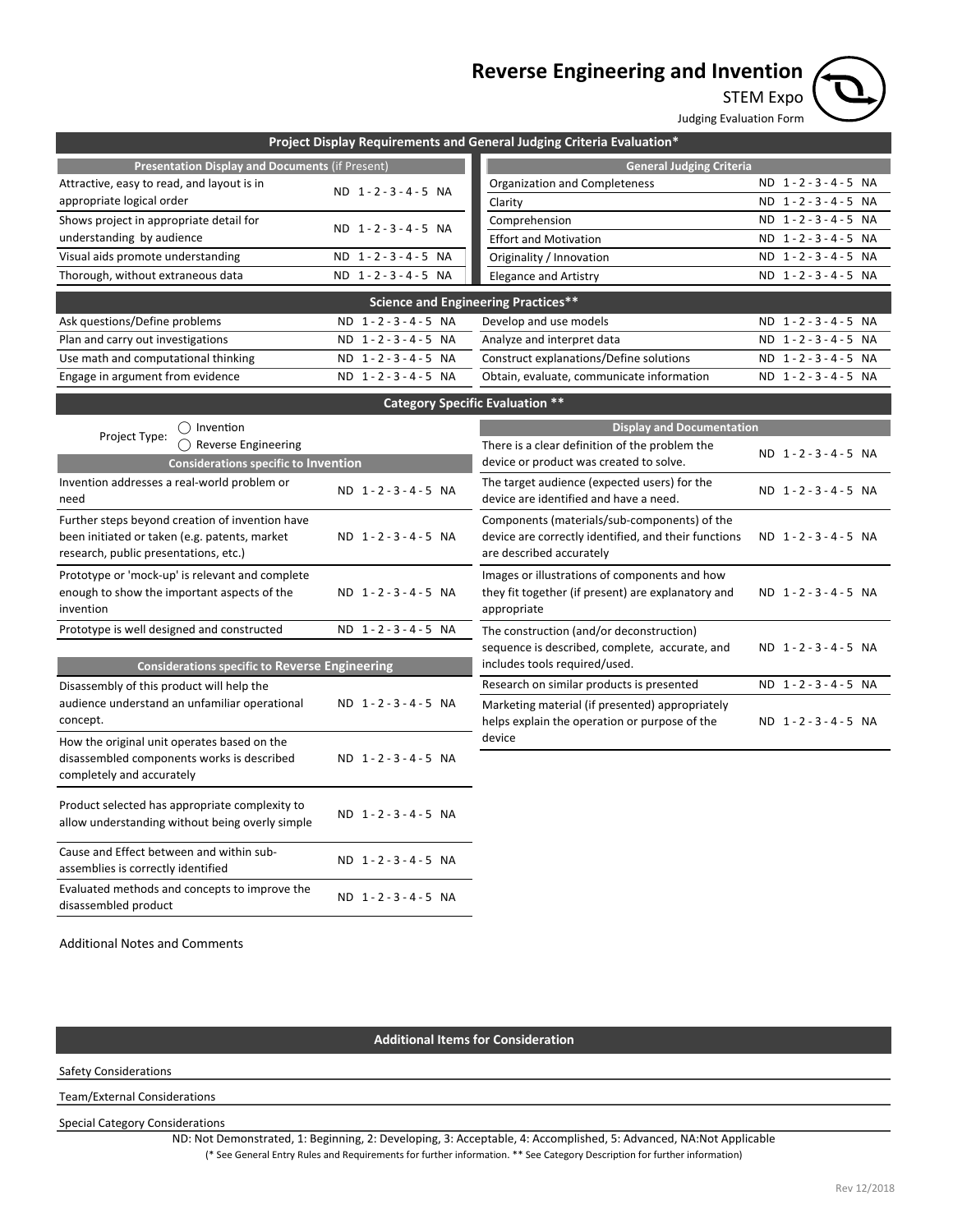# **The Physical Universe**



Judging Evaluation Form

| Project Display Requirements and General Judging Criteria Evaluation*                                                               |                               |                                                                                                                 |                 |  |
|-------------------------------------------------------------------------------------------------------------------------------------|-------------------------------|-----------------------------------------------------------------------------------------------------------------|-----------------|--|
| <b>Presentation Display and Documents (if Present)</b>                                                                              |                               | <b>General Judging Criteria</b>                                                                                 |                 |  |
| Attractive, easy to read, and layout is in                                                                                          | ND 1-2-3-4-5 NA               | Organization and Completeness                                                                                   | ND 1-2-3-4-5 NA |  |
| appropriate logical order                                                                                                           |                               | Clarity                                                                                                         | ND 1-2-3-4-5 NA |  |
| Shows project in appropriate detail for                                                                                             | ND 1-2-3-4-5 NA               | Comprehension                                                                                                   | ND 1-2-3-4-5 NA |  |
| understanding by audience                                                                                                           |                               | <b>Effort and Motivation</b>                                                                                    | ND 1-2-3-4-5 NA |  |
| Visual aids promote understanding                                                                                                   | ND 1-2-3-4-5 NA               | Originality / Innovation                                                                                        | ND 1-2-3-4-5 NA |  |
| Thorough, without extraneous data                                                                                                   | ND 1-2-3-4-5 NA               | <b>Elegance and Artistry</b>                                                                                    | ND 1-2-3-4-5 NA |  |
|                                                                                                                                     |                               | <b>Science and Engineering Practices**</b>                                                                      |                 |  |
| Ask questions/Define problems                                                                                                       | ND 1-2-3-4-5 NA               | Develop and use models                                                                                          | ND 1-2-3-4-5 NA |  |
| Plan and carry out investigations                                                                                                   | ND 1-2-3-4-5 NA               | Analyze and interpret data                                                                                      | ND 1-2-3-4-5 NA |  |
| Use math and computational thinking                                                                                                 | $1 - 2 - 3 - 4 - 5$ NA<br>ND. | Construct explanations/Define solutions                                                                         | ND 1-2-3-4-5 NA |  |
| Engage in argument from evidence                                                                                                    | ND 1-2-3-4-5 NA               | Obtain, evaluate, communicate information                                                                       | ND 1-2-3-4-5 NA |  |
|                                                                                                                                     |                               | <b>Category Specific Evaluation **</b>                                                                          |                 |  |
| <b>Display and Documentation</b>                                                                                                    |                               | <b>General Process</b>                                                                                          |                 |  |
| Describes how/why the inquiry was formed and                                                                                        |                               | The purpose or problem is clearly defined                                                                       | ND 1-2-3-4-5 NA |  |
| explains the development of the hypothesis                                                                                          | ND 1-2-3-4-5 NA               | Hypothesis shows a relationship between<br>independent and dependent variables                                  | ND 1-2-3-4-5 NA |  |
| The investigation procedure is clearly explained                                                                                    | ND 1-2-3-4-5 NA               | Investigation description shows what<br>observations will be made, what data will be                            | ND 1-2-3-4-5 NA |  |
| Materials are listed with units of measure<br>(consistently), graphs, data tables, etc are<br>labeled correctly, data is summarized | ND 1-2-3-4-5 NA               | collected, defines the number of trials, lists<br>variables and control items                                   |                 |  |
| Results/Summary of data is clearly stated and<br>addresses all variables                                                            | ND 1-2-3-4-5 NA               | Procedure is sequential, replicable, provides<br>controls and variables, and was repeated for<br>validity       | ND 1-2-3-4-5 NA |  |
|                                                                                                                                     |                               | Qualitative (observation) and quantitative (data)                                                               |                 |  |
| Other considerations specific to this category                                                                                      |                               | information is used and recorded                                                                                | ND 1-2-3-4-5 NA |  |
| Original or innovative aspect present and<br>described. Previous work credited.                                                     | ND 1-2-3-4-5 NA               | Documentation and record of experiment has<br>appropriate use of terms, measurement, analysis,                  |                 |  |
| Understanding of how the inquiry relates to<br>broader scientific principles and real-world                                         | ND 1-2-3-4-5 NA               | and reflections<br>Conclusion relates to the initial statements and                                             |                 |  |
| application                                                                                                                         |                               | incorporates results showing that the data                                                                      |                 |  |
| Offers advancement in the understanding of the<br>world around us and/or scientific principles                                      | ND 1-2-3-4-5 NA               | supports (or doesn't support) the hypotheses. It<br>lists possible sources of error and unresolved<br>questions | ND 1-2-3-4-5 NA |  |
| Log Book/Journal is complete and thorough                                                                                           | ND 1-2-3-4-5 NA               |                                                                                                                 |                 |  |
| Appropriate and complete research was<br>conducted                                                                                  | ND 1-2-3-4-5 NA               |                                                                                                                 |                 |  |

Additional Notes and Comments

## **Additional Items for Consideration**

Safety Considerations

Team/External Considerations

Special Category Considerations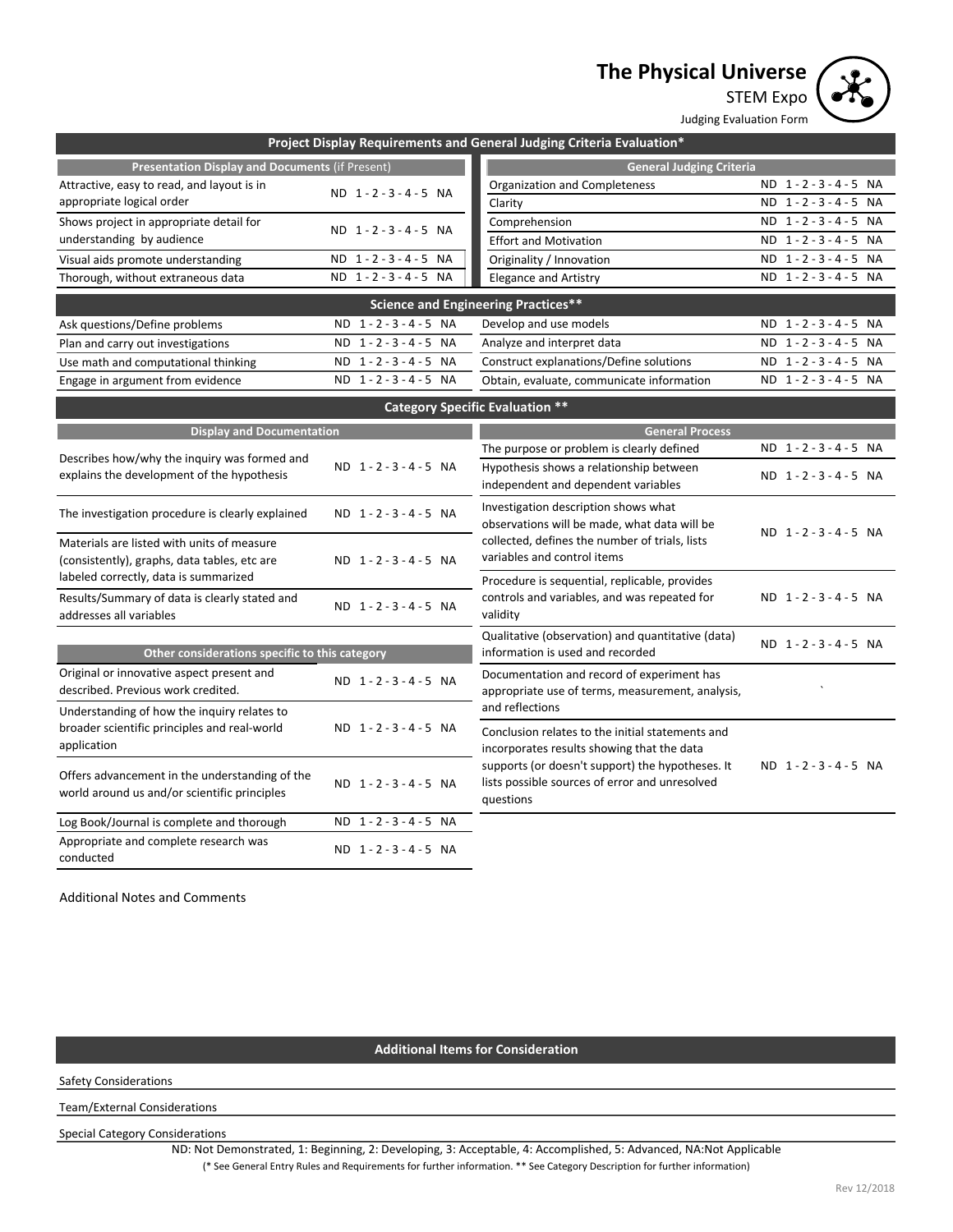# **Robotics and Computation**



Judging Evaluation Form

STEM Expo

|                                                        |                               | JUURIIIR EVAIUALIOII FOITII                                           |                                     |
|--------------------------------------------------------|-------------------------------|-----------------------------------------------------------------------|-------------------------------------|
|                                                        |                               | Project Display Requirements and General Judging Criteria Evaluation* |                                     |
| <b>Presentation Display and Documents (if Present)</b> |                               | <b>General Judging Criteria</b>                                       |                                     |
| Attractive, easy to read, and layout is in             | ND 1-2-3-4-5 NA               | Organization and Completeness                                         | ND 1-2-3-4-5 NA                     |
| appropriate logical order                              |                               | Clarity                                                               | ND 1-2-3-4-5 NA                     |
| Shows project in appropriate detail for                | ND 1-2-3-4-5 NA               | Comprehension                                                         | ND 1-2-3-4-5 NA                     |
| understanding by audience                              |                               | <b>Effort and Motivation</b>                                          | $ND 1 - 2 - 3 - 4 - 5$<br><b>NA</b> |
| Visual aids promote understanding                      | ND 1-2-3-4-5 NA               | Originality / Innovation                                              | ND 1-2-3-4-5 NA                     |
| Thorough, without extraneous data                      | ND 1-2-3-4-5 NA               | <b>Elegance and Artistry</b>                                          | ND 1-2-3-4-5 NA                     |
|                                                        |                               | <b>Science and Engineering Practices**</b>                            |                                     |
| Ask questions/Define problems                          | ND 1-2-3-4-5 NA               | Develop and use models                                                | ND 1-2-3-4-5 NA                     |
| Plan and carry out investigations                      | ND 1-2-3-4-5 NA               | Analyze and interpret data                                            | ND 1-2-3-4-5 NA                     |
| Use math and computational thinking                    | $1 - 2 - 3 - 4 - 5$ NA<br>ND. | Construct explanations/Define solutions                               | ND 1-2-3-4-5 NA                     |
| Engage in argument from evidence                       | ND 1-2-3-4-5 NA               | Obtain, evaluate, communicate information                             | ND 1-2-3-4-5 NA                     |
|                                                        |                               | <b>Category Specific Evaluation **</b>                                |                                     |
| <b>Display and Documentation</b>                       |                               | Other considerations specific to this category                        |                                     |
| The entered robot or software is complete and          |                               | Methods of handling errors or alternative                             |                                     |
| operational, or if a sub-assembly, is a critical       | ND 1-2-3-4-5 NA               | operating parameters (power, environment, etc.)                       | ND 1-2-3-4-5 NA                     |
| portion that demonstrates function and                 |                               | are included in design considerations                                 |                                     |
| operability                                            |                               | Operation is repeatable and consistent with the                       | ND 1-2-3-4-5 NA                     |
| The function and purpose of the entry is clearly       | ND 1-2-3-4-5 NA               | planned function                                                      |                                     |
| explained                                              |                               | Overall design is efficient with extraneous                           | ND 1-2-3-4-5 NA                     |
| Any sub-components are described and clarified         | ND 1-2-3-4-5 NA               | components only for aesthetic reasons                                 |                                     |
| completely                                             |                               | Entry shows completeness of thought and cause                         | ND 1-2-3-4-5 NA                     |
| The means of operation of the robot or software        |                               | and effect are clearly explained                                      |                                     |
| is explained to an appropriate level for the           | ND 1-2-3-4-5 NA               | Entry relates to real-world applications                              | ND 1-2-3-4-5 NA                     |
| intended audience                                      |                               |                                                                       |                                     |
| Design information and/or software source code         |                               |                                                                       |                                     |
| (if provided) is documented and explained              | ND 1-2-3-4-5 NA               |                                                                       |                                     |
| adequately                                             |                               |                                                                       |                                     |
| Physical/Interface and design functionality            |                               |                                                                       |                                     |
| Physical or interface construction is appropriate      |                               |                                                                       |                                     |
| and elegant                                            | ND 1-2-3-4-5 NA               |                                                                       |                                     |
| Manipulators and/or displays are used as               |                               |                                                                       |                                     |
| needed to accomplish the desired tasks                 | ND 1-2-3-4-5 NA               |                                                                       |                                     |
| Operator input and/or physical sensors are             |                               |                                                                       |                                     |
| appropriate and understandable for the planned         | ND 1-2-3-4-5 NA               |                                                                       |                                     |

Additional Notes and Comments

Operational methods are complete and appropriate for the stated purpose

## **Additional Items for Consideration**

ND 1 - 2 - 3 - 4 - 5 NA

Safety Considerations

purpose

Team/External Considerations

Special Category Considerations